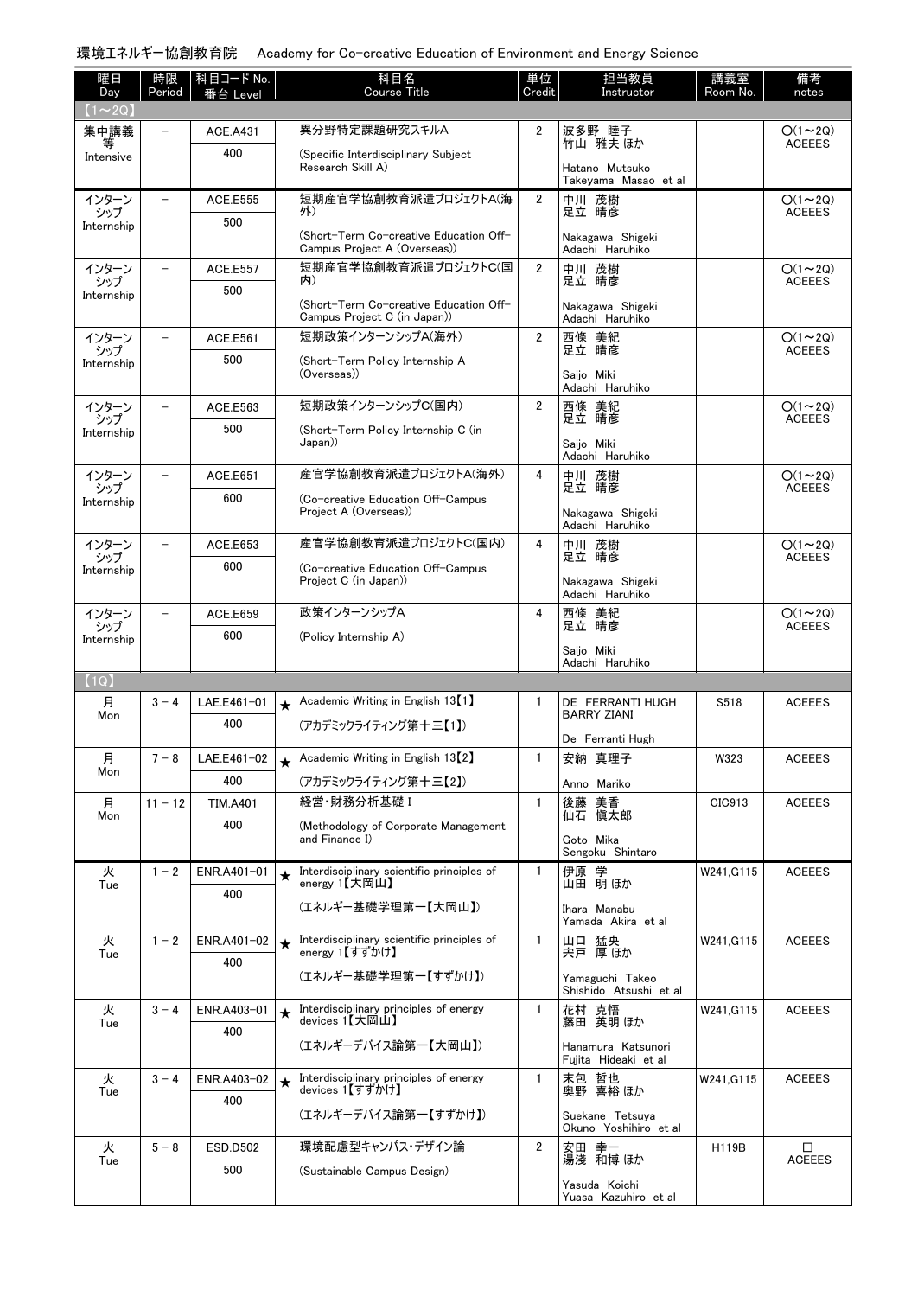環境エネルギー協創教育院 Academy for Co-creative Education of Environment and Energy Science

| 曜日<br>Day | 時限<br>Period | 科目コード No.<br>番台 Level |         | 科目名<br><b>Course Title</b>                                                |                       | 担当教員<br>Instructor                       | 講義室<br>Room No.  | 備考<br>notes   |
|-----------|--------------|-----------------------|---------|---------------------------------------------------------------------------|-----------------------|------------------------------------------|------------------|---------------|
| (1Q)      |              |                       |         |                                                                           | Credit                |                                          |                  |               |
| 火<br>Tue  | $7 - 8$      | <b>ACE.D541</b>       | $\star$ | Global Business Strategy and<br>Standardization & Intellectual Property I | 1                     | ※渡邉 朝紀<br>※ 奥村 準ほか                       | EEI-<br>211G115  | <b>ACEEES</b> |
|           |              | 500                   |         | (国際戦略と標準化・知財I)                                                            |                       | X Watanabe Tomoki<br>X Okumura Jun et al |                  |               |
| 水         | $1 - 2$      | LAE.E441-01           | $\star$ | Academic Presentation in English 13 [1]                                   | $\mathbf{1}$          | KIYAMA LORINDA                           | W371             | <b>ACEEES</b> |
| Wed       |              | 400                   |         | (アカデミックプレゼンテーション第十三【1】)                                                   |                       | <b>ROBERTSON</b>                         |                  |               |
| 水         | $3 - 4$      | LAE.E441-02           |         | Academic Presentation in English 13 [2]                                   | $\mathbf{1}$          | Kiyama Lorinda<br>X David James Pinknev  | J233             | <b>ACEEES</b> |
| Wed       |              | 400                   | $\star$ | (アカデミックプレゼンテーション第十三【2】)                                                   |                       | X David Pinkney                          |                  |               |
| 水         | $5 - 6$      | LAE.E441-03           | $\star$ | Academic Presentation in English 13 [3]                                   | $\mathbf{1}$          | X David James Pinkney                    | J233             | <b>ACEEES</b> |
| Wed       |              | 400                   |         | (アカデミックプレゼンテーション第十三【3】)                                                   |                       | X David Pinkney                          |                  |               |
| 水         | $5 - 6$      | LAE.E461-03           | $\star$ | Academic Writing in English 13 [3]                                        | $\mathbf{1}$          | KIYAMA LORINDA                           | H135             | <b>ACEEES</b> |
| Wed       |              | 400                   |         | (アカデミックライティング第十三【3】)                                                      |                       | <b>ROBERTSON</b>                         |                  |               |
|           |              |                       |         | Academic Writing in English 13 <sup>[4]</sup>                             |                       | Kivama Lorinda                           |                  |               |
| 木<br>Thu  | $5 - 6$      | LAE.E461-04           | $\star$ |                                                                           | $\mathbf{1}$          | KIYAMA LORINDA<br><b>ROBERTSON</b>       | <b>H119A</b>     | <b>ACEEES</b> |
|           |              | 400                   |         | (アカデミックライティング第十三【4】)                                                      |                       | Kiyama Lorinda                           |                  |               |
| 木         | $5 - 8$      | <b>ESD.E501</b>       | $\star$ | Theory of Business Architecture                                           | $\overline{2}$        | 飯島 淳一                                    | W934             | □             |
| Thu       |              | 500                   |         | (ビジネスアーキテクチャ論)                                                            |                       | Iijima Junichi                           |                  | <b>ACEEES</b> |
| 金         | $3 - 4$      | <b>ENR.E610</b>       | $\star$ | Academic Writing A                                                        | $\mathbf{1}$          | CROSS JEFFREY                            | S323             | <b>ACEEES</b> |
| Fri       |              | 600                   |         | (アカデミック ライティングA)                                                          |                       | <b>SCOTT</b>                             |                  |               |
| (2Q)      |              |                       |         |                                                                           |                       | Cross Jeffrey Scott                      |                  |               |
| 月         | $3 - 4$      | LAE.E462-01           | $\star$ | Academic Writing in English 14 [1]                                        | 1                     | DE FERRANTI HUGH                         | S518             | <b>ACEEES</b> |
| Mon       |              | 400                   |         | (アカデミックライティング第十四【1】)                                                      |                       | <b>BARRY ZIANI</b>                       |                  |               |
|           |              |                       |         |                                                                           |                       | De Ferranti Hugh                         |                  |               |
| 月<br>Mon  | $7 - 8$      | LAE.E462-02           | $\star$ | Academic Writing in English 14 [2]                                        | $\mathbf{1}$          | 安納 真理子                                   | W323             | <b>ACEEES</b> |
|           |              | 400                   |         | (アカデミックライティング第十四【2】)                                                      |                       | Anno Mariko                              |                  |               |
| 火<br>Tue  | $1 - 2$      | ENR.A402-01           |         | Interdisciplinary scientific principles of<br>energy 2【大岡山】               | $\mathbf{1}$          | 伊原 学<br>沖本 洋一                            | W241.G115        | <b>ACEEES</b> |
|           |              | 400                   |         | (エネルギー基礎学理第二【大岡山】)                                                        |                       | Ihara Manabu                             |                  |               |
|           |              |                       |         |                                                                           |                       | Okimoto Yoichi                           |                  |               |
| 火<br>l ue | $1 - 2$      | ENR.A402-02           | $\star$ | Interdisciplinary scientific principles of<br>energy 2【すずかけ】              | $\mathbf{1}$          | 山田 明<br>荒井 創ほか                           | W241, G115       | <b>ACEEES</b> |
|           |              | 400                   |         | (エネルギー基礎学理第二【すずかけ】)                                                       |                       | Yamada Akira<br>Arai Haiime et al        |                  |               |
| 火         | $3 - 4$      | ENR.A404-01           | $\star$ | Interdisciplinary principles of energy                                    | $\mathbf{1}$          | 伊原 学<br>笹部 崇ほか                           | W241, G115       | <b>ACEEES</b> |
| Tue       |              | 400                   |         | devices 2【大岡山】                                                            |                       |                                          |                  |               |
|           |              |                       |         | (エネルギーデバイス論第二【大岡山】)                                                       |                       | Ihara Manabu<br>Sasabe Takashi et al     |                  |               |
| 火<br>Tue  | $3 - 4$      | ENR.A404-02<br>400    | $\star$ | Interdisciplinary principles of energy<br>devices 2【すずかけ】                 | $\mathbf{1}$          | 山田 明<br>北村 房男 ほか                         | W241, G115       | <b>ACEEES</b> |
|           |              |                       |         | (エネルギーデバイス論第二【すずかけ】)                                                      |                       | Yamada Akira<br>Kitamura Fusao et al     |                  |               |
| 水         | $1 - 2$      | LAE.E442-01           | $\star$ | Academic Presentation in English 14 <sup>[1]</sup>                        | $\mathbf{1}$          | KIYAMA LORINDA                           | W371             | <b>ACEEES</b> |
| Wed       |              | 400                   |         | (アカデミックプレゼンテーション第十四【1】)                                                   |                       | <b>ROBERTSON</b><br>Kiyama Lorinda       |                  |               |
| 水         | $3 - 4$      | LAE.E442-02           | $\star$ | Academic Presentation in English 14 [2]                                   | $\mathbf{1}$          | X David James Pinkney                    | J233             | <b>ACEEES</b> |
| Wed       |              | 400                   |         | (アカデミックプレゼンテーション第十四【2】)                                                   |                       | X David Pinkney                          |                  |               |
| 水         | $5 - 6$      | LAE.E442-03           | $\star$ | Academic Presentation in English 14 [3]                                   | $\mathbf{1}$          | X David James Pinkney                    | J233             | <b>ACEEES</b> |
| Wed       |              | 400                   |         | (アカデミックプレゼンテーション第十四【3】)                                                   |                       | X David Pinkney                          |                  |               |
| 水         | $5 - 6$      | LAE.E462-03           | $\star$ | Academic Writing in English 14 <sup>[3]</sup>                             | $\mathbf{1}$          | KIYAMA LORINDA                           | H <sub>135</sub> | <b>ACEEES</b> |
| Wed       |              | 400                   |         | (アカデミックライティング第十四【3】)                                                      |                       | <b>ROBERTSON</b><br>Kiyama Lorinda       |                  |               |
| 木         | $5 - 6$      | LAE.E462-04           | $\star$ | Academic Writing in English 14 <sup>[4]</sup>                             | $\mathbf{1}$          | KIYAMA LORINDA                           | <b>H119A</b>     | <b>ACEEES</b> |
| Thu       |              | 400                   |         | (アカデミックライティング第十四【4】)                                                      |                       | <b>ROBERTSON</b>                         |                  |               |
|           |              |                       |         |                                                                           |                       | Kiyama Lorinda                           |                  |               |
| 木<br>Thu  | $5 - 8$      | ESD.E401              | $\star$ | Participatory Design in Energy Business                                   | $\mathbf{2}^{\prime}$ | 西條 美紀                                    | EEI-211          | □<br>キャリア科目   |
|           |              | 400                   |         | (エネルギービジネスにおける参加のデザイン)                                                    |                       | Saijo Miki                               |                  | <b>ACEEES</b> |